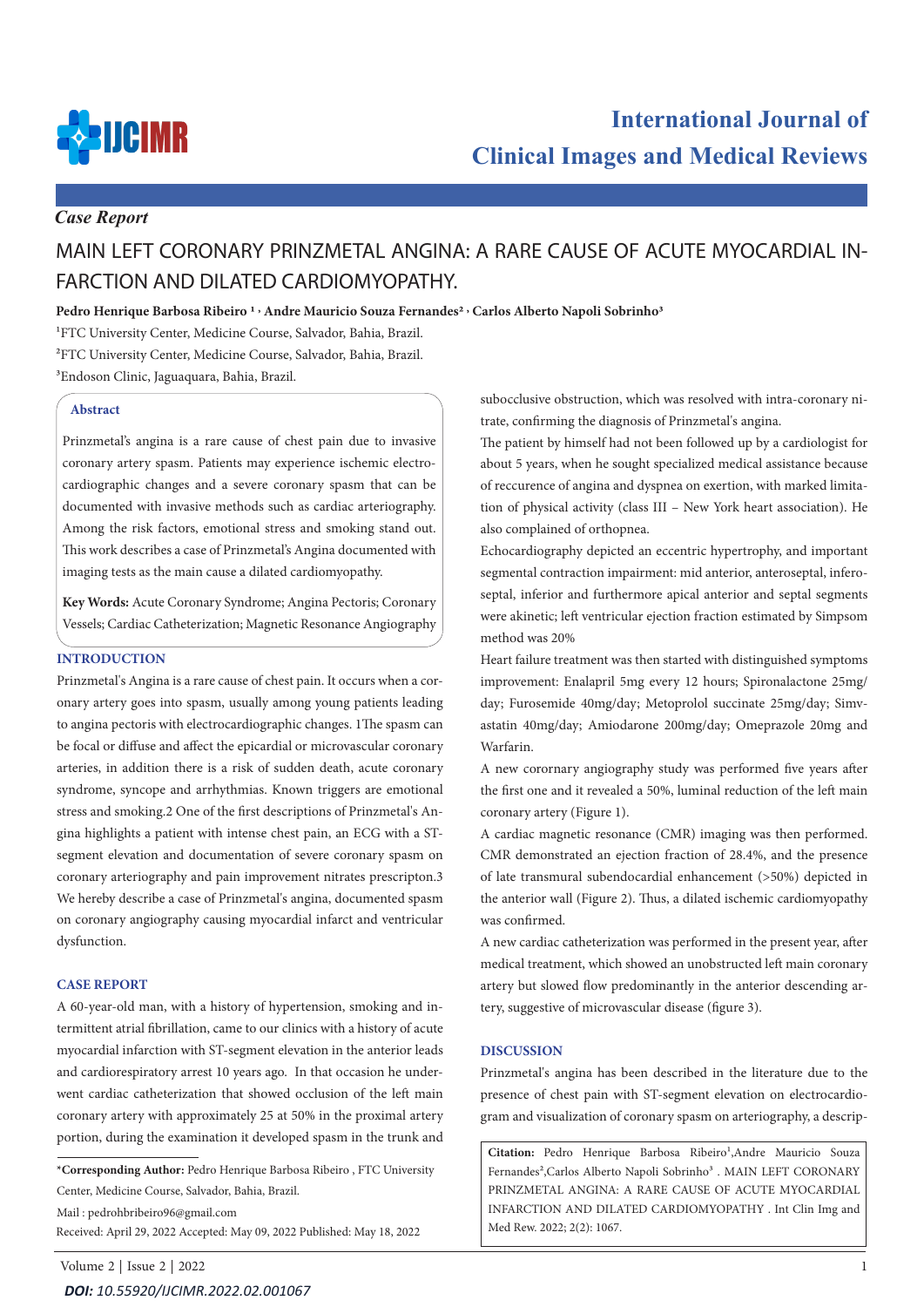

*Figure 1: left main coronary artery angiography: on note there is an significant initial stenotic lesion.* 



*Figure 2: Two chamber view showing the anterior and inferior walls. The arrows point to a transmural myocardial infarction detected by late gadolinium enhancement extending for more than 50% on the entire thickness of the anterior wall.*



*Figure 3: coronary angiogram depicting no stenosing lesion.*